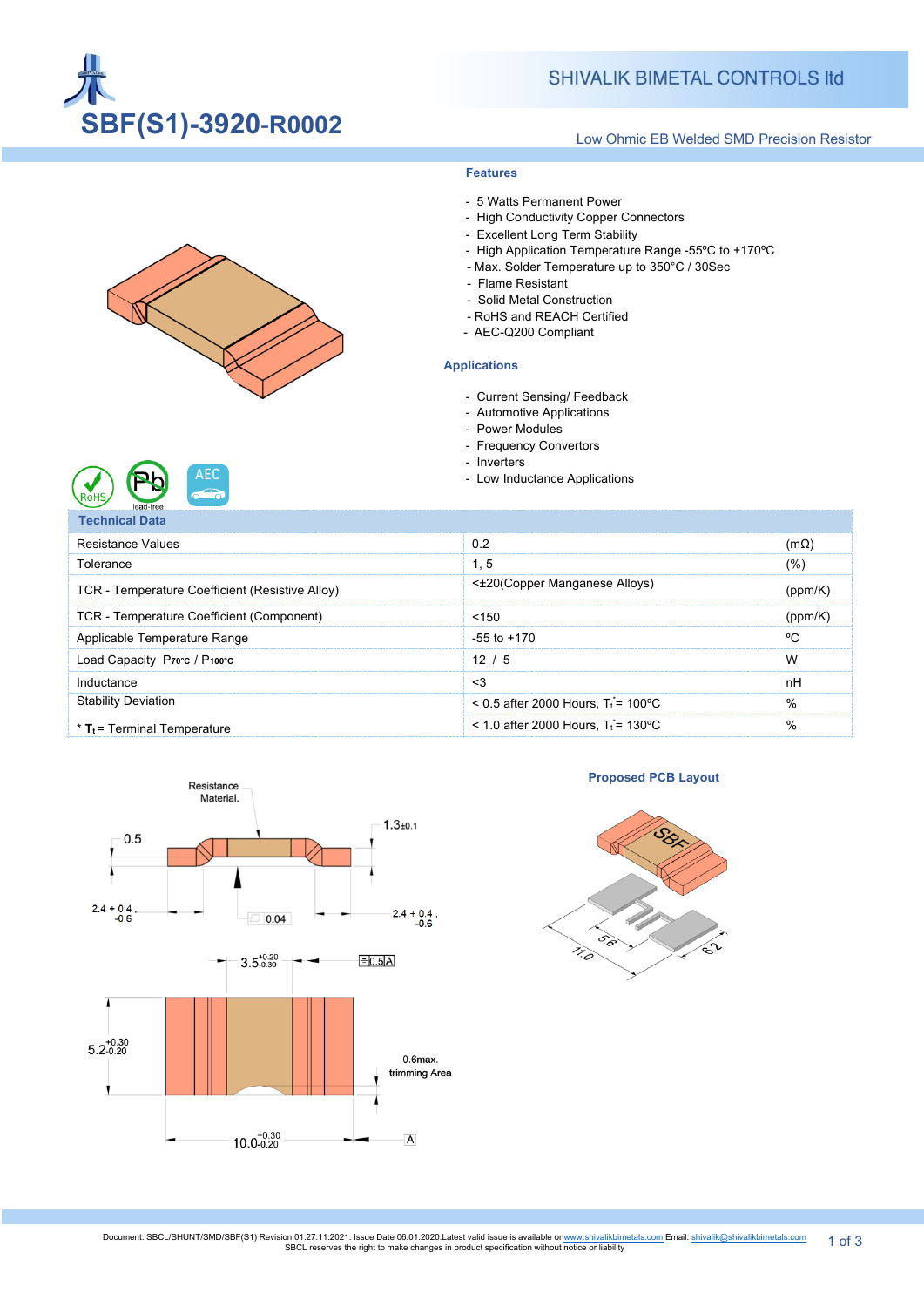

# **SBF(S1)-3920**-**R0002**

Low Ohmic EB Welded SMD Precision Resistor

### **Power Derating Curve**



## **Typical Resistance Drift ( CM1 Alloy )**



### **Performance:**

| <b>Type of Test</b>                | <b>Reference STD</b>    | <b>Test Specifications</b>                                   | <b>Acceptance Criteria</b>               |
|------------------------------------|-------------------------|--------------------------------------------------------------|------------------------------------------|
| <b>High Temperature Exposure</b>   | MIL-STD-202 Method 108  | 1000Hrs. @ T=170°C.Unpowered.                                | ∆R +/-1%                                 |
| <b>Temperature Cycling</b>         | JESD22 Method JA-104    | -55°C to 150°C, 1000Cycles, 30Mins<br>at each extreme        | $\Delta$ R +/-0.5%                       |
| <b>Biased Humidity</b>             | MIL-STD-202 Method 103  | 85°C & 85RH with 10% operating<br>power, 1000Hrs             | $\Delta$ R +/-0.5%                       |
| <b>Operational Life</b>            | MIL-STD-202 Method 108  | 125°C at rated power, 1000Hrs                                | $\Delta$ R +/-1%                         |
| <b>External Visual</b>             | MIL-STD-883 Method 2009 | Visual inspection                                            | Visual                                   |
| <b>Physical Dimension</b>          | JESD22 Method JB-100    | Dimensional inspection as per SBCL<br>Specifications         | Shall confirm within<br>tolerance limits |
| <b>Resistance to Solvents</b>      | MIL-STD-202 Method 215  | Clean with Aqueous chemical                                  | Marking shall be legible                 |
| <b>Mechanical Shock</b>            | MIL-STD-202 Method 213  | 100g for 6ms, Half sine                                      | $\Delta$ R +/-0.2%                       |
| Vibration                          | MIL-STD-202 Method 204  | 5q for 20Mins, 12 cycles each of 3<br>orientations.10-2000Hz | $\Delta$ R +/-0.2%                       |
| Resistance to Soldering<br>Heat    | MIL-STD-202 Method 210  | Solder Temp. 260°C, Time 10Secs                              | $\Delta$ R +/-0.5%                       |
| Solderability                      | <b>J-STD-002</b>        | As per J-STD-002                                             | >95% Coverage in 10x<br>Magnification    |
| <b>Electrical Characterization</b> | User Spec.              | Resistance as defined                                        | Shall confirm within<br>tolerance limits |
| Short Time Over Load               | --                      | 5x Rated Power for 5Secs                                     | $\Delta$ R +/-1%                         |
| Low Temperature Storage            |                         | $-65^{\circ}$ C for 24Hrs                                    | $\Delta$ R +/-0.2%                       |